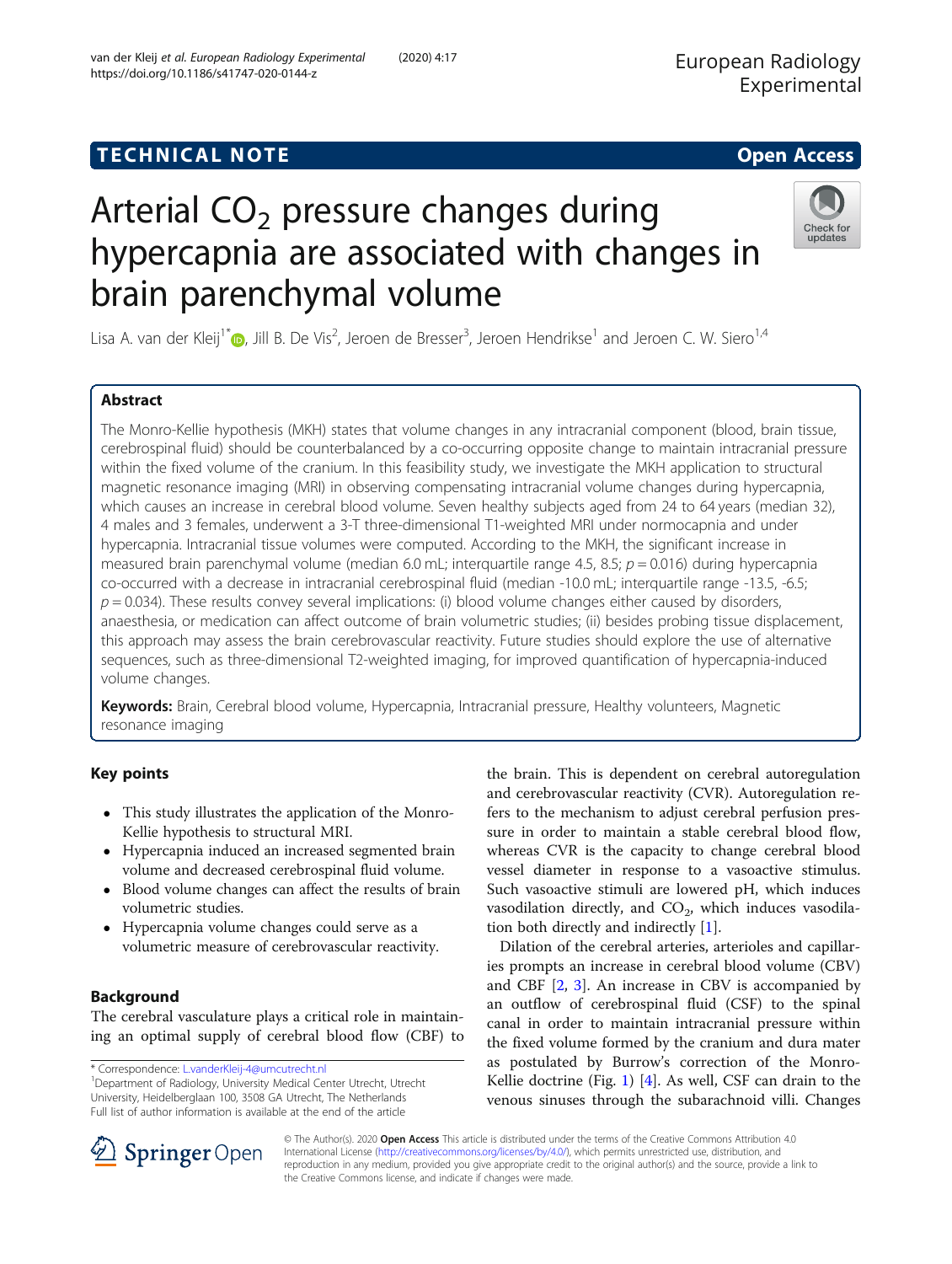<span id="page-1-0"></span>

in CBV occur constantly as a response to the cardiac cycle, respiratory cycle, fluctuations in blood gases and locally in response to changes in neural activation [\[5](#page-5-0)–[7](#page-5-0)]. CBV also changes in response to respiratory acidosis and metabolic acidosis induced in disease or experimental settings. In experimental settings, the most commonly used vasoactive stimulus is an increase in the partial arterial pressure of  $CO<sub>2</sub>$  (PaCO<sub>2</sub>) by means of a hypercapnic breathing challenge. In these cases, the vasodilatory response is larger than, for example, during the cardiac cycle. Consequently, CBV and CSF volume changes are also expected to be a multitude larger.

The CBV should be taken into account in longitudinal and cross-sectional studies investigating brain volume, as changes in CBV can impact cerebral tissue volume measurements. Intracranial tissue volumes are typically obtained using T1-weighted structural images. Since the longitudinal relaxation times (T1) of grey matter and blood at  $3T$  are similar [\[8](#page-5-0)], blood signals from within grey matter are indiscernible from grey matter tissue signals. Therefore, CBV changes can cause a considerable change in segmented grey matter volume [\[8](#page-5-0)–[10\]](#page-5-0). Moreover, a change may occur in partial volume of grey matter relative to the surrounding white matter, which can confound tissue class assignment at tissue borders. As such, changes in (baseline)  $PaCO<sub>2</sub>$  can affect measured tissue volumes on T1-weighted images [\[10\]](#page-5-0).

Hypercapnia is commonly assumed to predominantly affect grey matter volume measures. Accordingly, observed cortical thickness is increased during hypercapnia [[10](#page-5-0)]. Following the Monro-Kellie hypothesis, we hypothesise that compensating volume changes should be observed in brain parenchymal and CSF volumes on structural magnetic resonance imaging (MRI) in

response to cerebral blood volume increases during hypercapnia. In this feasibility study, we investigate the hypothesis application to structural MRI in observing compensating intracranial volume changes during hypercapnia.

# Methods

# **Participants**

Eight healthy volunteers (median age 29 years, range 24–64 years) were imaged on a 3-T MRI system with an 8-channel head receive coil (Philips Medical Systems, Best, The Netherlands) in August 2015. The study was approved by the Medical Ethical Committee of the University Medical Center Utrecht under protocol number NL39070.041.11. All participants provided written informed consent. Subjects included in this study had two consecutive three-dimensional T1-weighted magnetisation-prepared rapid gradient-echo (MPRAGE) scans as part of their imaging protocol: the first scan was performed during normoxic normocapnia (NC) as a baseline scan and the second scan during normoxic hypercapnia (HC). The subjects were not repositioned between scans. All volunteers completed the scan protocol.

## Imaging protocol

The acquisition parameters of the MPRAGE sequence were as follows: sagittal three-dimensional inversionrecovery turbo field echo; voxel size  $1 \times 1 \times 1$  mm<sup>3</sup>, field of view  $240 \times 240 \times 180$  mm<sup>3</sup>, matrix size  $240 \times 240$ , repetition time 8 ms, echo time 3.2 ms, inversion time 950 ms; flip angle 10°; readout bandwidth 191 Hz per pixel; shot-interval 2100 ms, sensitivity encoding factor 2; and acquisition time 3:11 mins.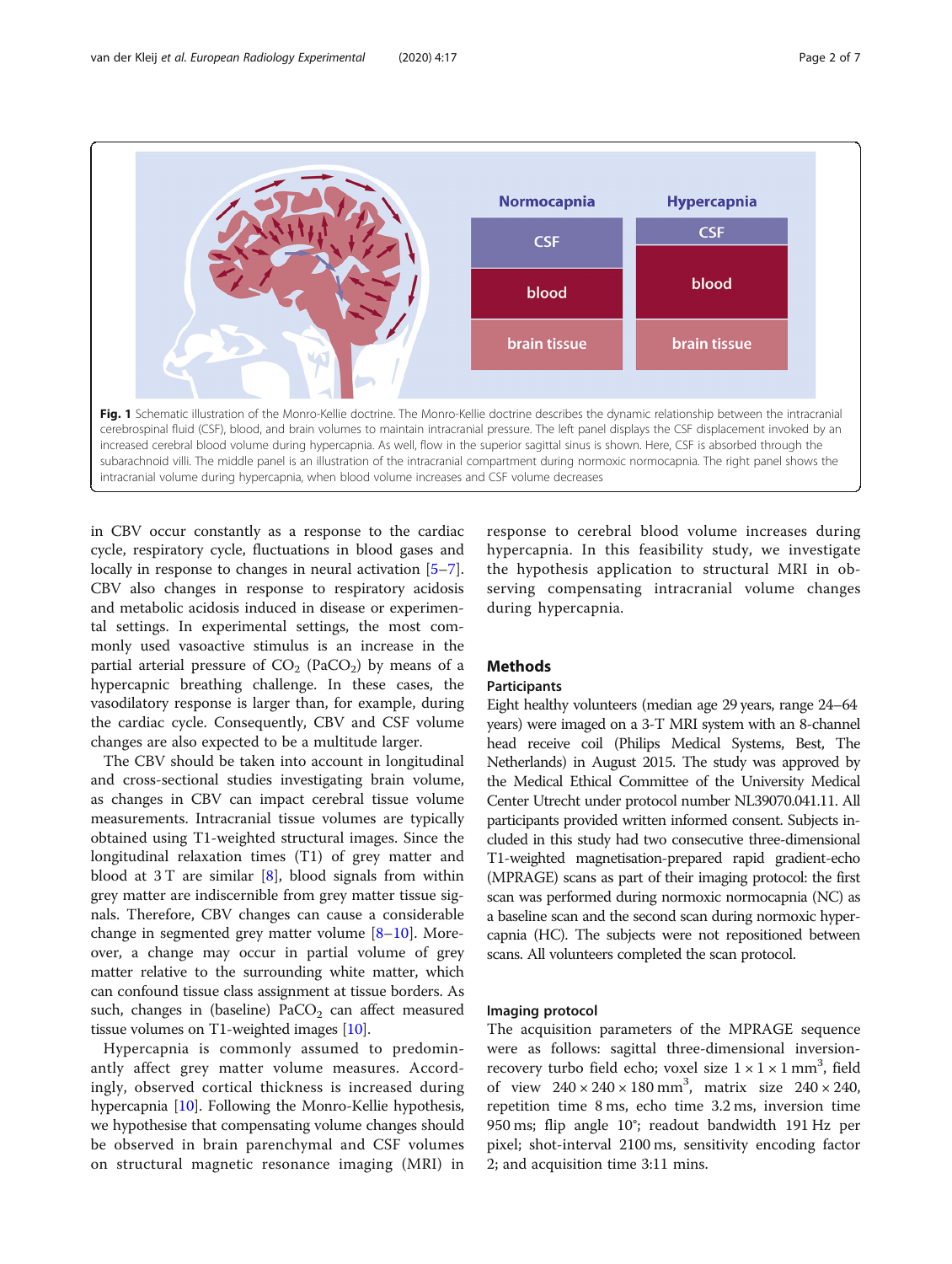# Respiratory challenge

End-tidal  $O_2$  (EtO<sub>2</sub>) and CO<sub>2</sub> (EtCO<sub>2</sub>) were controlled using a computer-controlled rebreathing method (Respir-Act™, Thornhill Research Inc., Toronto, Canada), which closely match PaCO<sub>2</sub> and PaO<sub>2</sub> in healthy volunteers [[11](#page-5-0)]. Subjects were fitted with a sealed mask to prevent air leakage (Tegaderm film, 3 M, Maplewood, MN, USA). Sensor lines connected to the face mask and the monitor provided continuous monitoring of breathing pressure and  $EtO<sub>2</sub>/EtCO<sub>2</sub>$ . Before the subjects entered the scanner, a test run was performed in supine position to establish the subject's baseline  $EtO<sub>2</sub>$ ,  $EtCO<sub>2</sub>$ , tidal volume and respiratory rate. These values were then used as input for the NC and HC blocks. The HC challenge consisted of a boxcar stimulus in which  $ECO<sub>2</sub>$  was targeted 10 mmHg above a subject's resting baseline  $EtCO<sub>2</sub>$  over a period of 4:30 min. The MPRAGE scan was started 1 min after the hypercapnic stimulus onset (Additional file [1](#page-5-0): Figure S1).

# Image processing

Longitudinal image analysis was performed with the CAT12 toolbox [\(http://www.neuro.uni-jena.de/cat/\)](http://www.neuro.uni-jena.de/cat/) as an extension of SPM12 [[12\]](#page-5-0), because of its high accuracy [[13\]](#page-5-0) for obtaining grey matter, white matter and CSF volume. Segmentation quality was assessed visually as 'adequate' or 'poor' (L.A.v.d.K.). The intracranial volume was defined as the sum of CSF, grey matter and white matter volumes and the BPV as the sum of grey matter and white matter volumes. Ventricular volumes were obtained with the region-of-interest CAT12 modality that uses the neuromorphometrics atlas (Neuromorphometrics Inc., [http://Neuromorphometrics.com\)](http://neuromorphometrics.com).

#### Statistical analysis

Data were given as median and interquartile range (IQR). Statistical analysis was performed with R version 3.4.3 [\[14](#page-5-0)]. Absolute volume changes were defined as Vol $_{HC}$  - Vol<sub>NC</sub> (mL); relative volume changes were defined as:  $\frac{V_{\text{O}_{\text{HC}}} - V_{\text{O}_{\text{NC}}}}{V_{\text{O}_{\text{NC}}}} \times 100\%$ . Volumes between conditions were compared using a Wilcoxon signed-rank test. A nonparametric test was chosen because of the small sample size.

# **Results**

Segmentation quality was deemed poor in one out of eight subjects due to excessive motion during hypercapnia. Consequently, seven subjects (four males and three females) were included into the volumetric analysis. The median age of the included patients was 32 years (range 24–64). Baseline characteristics are presented in Table 1. The median mmHg  $EtCO<sub>2</sub>$  increase was 8.68 (IQR 6.77, 9.60) mmHg ( $p = 0.016$ ), and no significant change in  $EtO<sub>2</sub>$  was observed ( $p = 0.156$ ).

Median BPV during NC was 1234 mL (IQR 1162, 1305), which increased by 0.53% (IQR 0.35, 0.72) during HC ( $p = 0.016$ ; Table [2\)](#page-3-0). This was an absolute brain volume increase of 6.0 mL (IQR 4.5, 8.5) ( $p = 0.016$  $p = 0.016$  $p = 0.016$ ) (Fig. 1). Grey matter showed a non-significant relative increase of 0.31% (IQR -0.06, 0.75;  $p = 0.469$ ) and an absolute volume increase of 2.0 mL (IQR -0.5, 5.0;  $p = 0.498$ ). In contrast, white matter volume increased by 0.80% (IQR 0.48, 1.21;  $p = 0.016$ ), which is an absolute volume increase of 4.0 mL (IQR [2](#page-3-0).5, 7.0;  $p = 0.022$ ) (Fig. 2). A global decrease in CSF volume (3.4%, IQR 2.1, 4.8;  $p = 0.031$ ) was measured with a median change of -10.0 mL (IQR -13.5, -6.5;  $p =$ 0.034) during hypercapnia compared to normocapnia. As well, a decrease in ventricular volume occurred during HC compared to NC: the median relative volume change was  $-1.59\%$  (IQR  $-2.84$ ,  $-1.14$ ) and the absolute median volume change was -0.38 mL (IQR -0.26, -0.53;  $p = 0.016$ .

# **Discussion**

We found an increase in brain parenchymal volume and a decrease in CSF volume on three-dimensional T1-

**Table 1** Baseline characteristics and end-tidal  $CO<sub>2</sub>$  values

| Subject        | Age | Sex | NC E <sub>1</sub> CO <sub>2</sub> (mmHg) | $HC EICO2$ (mmHg) | $\Delta E$ t $CO2$ (mmHg) | $NC Eto2$ (mmHg) | $HC Eto2$ (mmHg) | $\Delta$ EtO <sub>2</sub> (mmHq) |
|----------------|-----|-----|------------------------------------------|-------------------|---------------------------|------------------|------------------|----------------------------------|
|                | 64  | Μ   | 36                                       | 49                | 13                        | 113              | 113              | 0                                |
| $\overline{2}$ | 34  | M   | 32                                       | 39                |                           | 111              | 118              | 8                                |
| 3              | 25  | F   | 33                                       | 39                | 6                         | 111              | 113              |                                  |
| $\overline{4}$ | 24  | F.  | 36                                       | 45                | 10                        | 107              | 108              |                                  |
| 5              | 25  | F   | 37                                       | 44                |                           | 107              | 117              | 10                               |
| 6              | 34  | M   | 28                                       | 38                | 10                        | 119              | 116              | -3                               |
| 7              | 32  | M   | 34                                       | 42                | 9                         | 97               | 109              | 12                               |
| Median         |     |     | 34                                       | 42                | $\circ$                   | 111              | 113              | $2^{**}$                         |
| <b>IQR</b>     |     |     | 33                                       | 39, 44            | 7, 10                     | 107, 112         | 111.117          | 0, 9                             |

Values are rounded to the nearest integer. Changes are calculated from unrounded data

EtCO<sub>2</sub> End-tidal CO<sub>2,</sub> EtO<sub>2</sub> End-tidal O<sub>2</sub>, NC Normoxic normocapnia, HC Normoxic hypercapnia  $p^*$ p = 0.016,  $p^*$  p = 0.156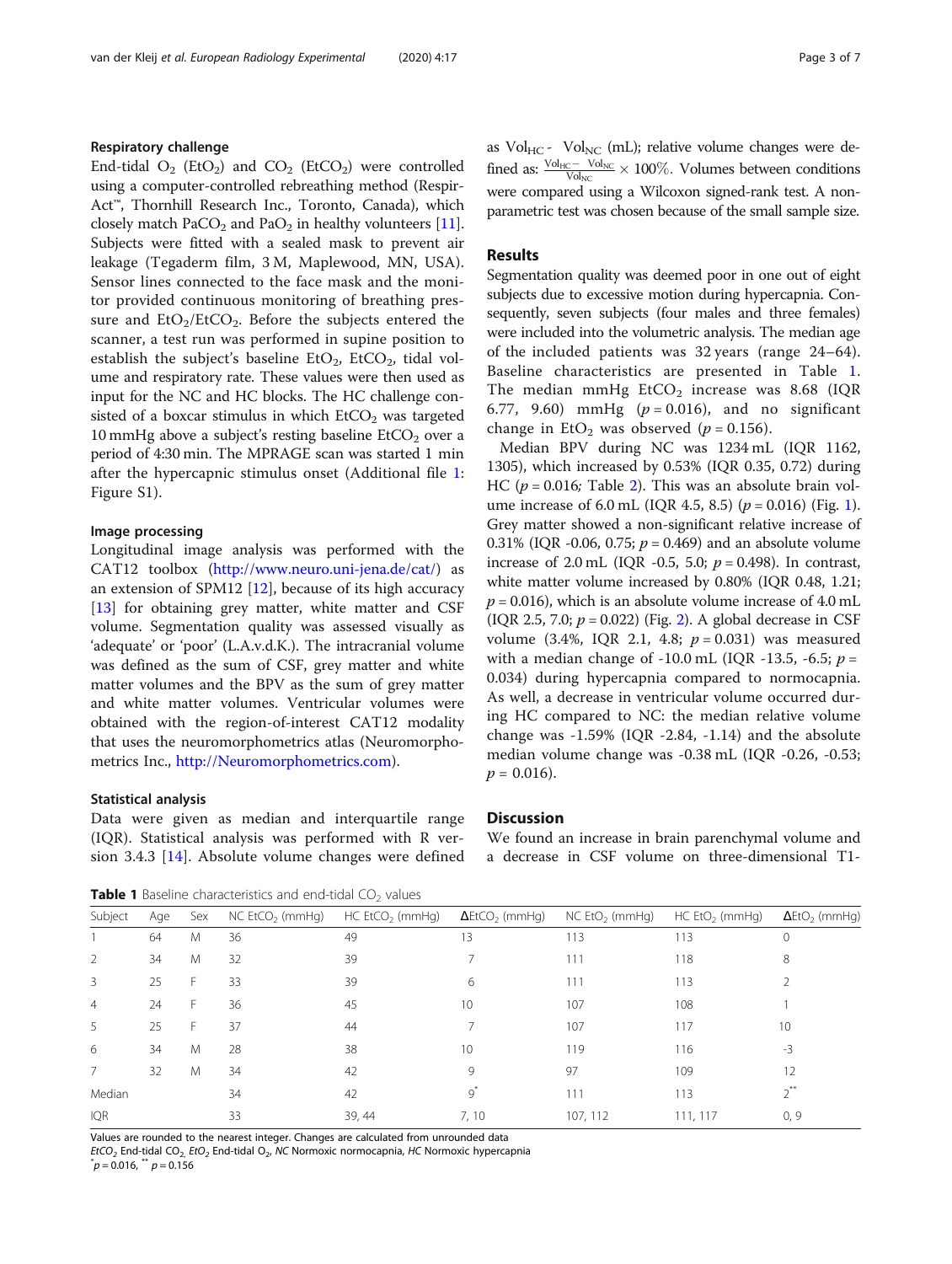|                     | Volumes at NC (mL) | Volumes at HC (mL) | $\Delta$ Volume (mL)         | p value |
|---------------------|--------------------|--------------------|------------------------------|---------|
| Intracranial volume | 1508 (1493, 1587)  | 1507 (1495, 1581)  | $-3.0$ $(-1.5, -6.5)$        | 0.271   |
| <b>BPV</b>          | 1234 (1162, 1305)  | 1243 (1167, 1311)  | 6.0(4.5, 8.5)                | 0.016   |
| Grey matter         | 707 (653, 745)     | 714 (654, 740)     | $2.0$ ( $-0.5$ , $5.0$ )     | 0.498   |
| White matter        | 528 (524, 548)     | 535 (527, 554)     | 4.0(2.5, 7.0)                | 0.022   |
| Total CSF           | 295 (279, 318)     | 285 (267, 312)     | $-10.0$ ( $-13.5$ , $-6.5$ ) | 0.034   |
| Ventricular CSF     | 17.6 (15.1, 22.3)  | 17.3 (14.8, 22.0)  | $-0.4$ $(-0.3, -0.5)$        | 0.016   |

<span id="page-3-0"></span>

|  |  |  |  | Table 2 Absolute volumes under normocapnia and hypercapnia |  |  |  |
|--|--|--|--|------------------------------------------------------------|--|--|--|
|--|--|--|--|------------------------------------------------------------|--|--|--|

Volumes are given as median and interquartile range (in parentheses). Values are rounded to the nearest integer. Volume changes are calculated from unrounded data NC Normocapnia, HC Hypercapnia, BPV Brain parenchymal volume, CSF Cerebrospinal fluid

weighted MRI during hypercapnia. These results demonstrate the feasibility of widely used, structural MRI sequences to observe volumetric reactivity capability of the brain. As well, the results convey several implications for interpreting volumetric MRI results and its potential

applications. For instance, diseases and pharmaceutical drugs with vasoactive properties may influence brain and CSF volume assessment. This can affect studies with longitudinal or cross-sectional design such as those regarding atrophy measurements. Also, segmentation



(set to 100%) per subject. Subject 1 showed an increase in all measured volumes, which resulted in an estimated intracranial volume increase of 9 mL during hypercapnia (top left image). BPV Brain parenchymal volume, CSF Cerebrospinal fluid, F Female, M Male, TIV Total intracranial volume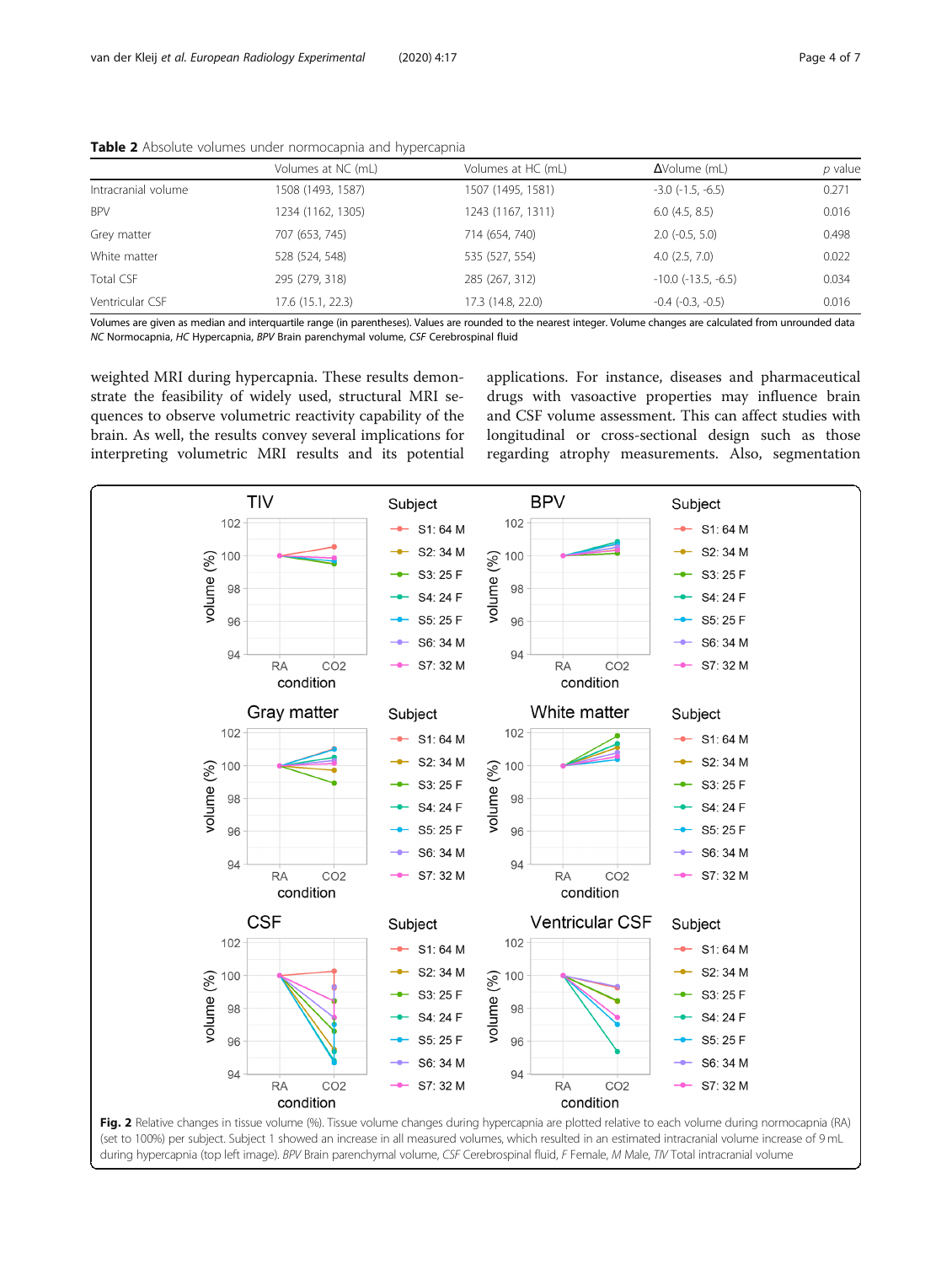analyses of conventional imaging sequences could be used to infer CVR when a vasodilatory stimulus is given.

A median 6 mL increase in BPV was observed during a 9-mmHg hypercapnia stimulus, which is in agreement with an earlier study reporting on ΔCBV as a response to a 10-mmHg hypercapnia stimulus  $[15]$  $[15]$ . PaCO<sub>2</sub> and blood pH effects can occur in various contexts, and our results highlight that they warrant careful consideration in the interpretation and analysis of intracranial volumetric data. An increase in  $PaCO<sub>2</sub>$  and/or a reduction in blood pH can occur in a range of settings aside from a hypercapnic breathing paradigm. As abnormal baseline PaCO<sub>2</sub> can affect volume measures [[10](#page-5-0)], awareness of its occurrence is important in the abundant longitudinal and cross-sectional studies that investigate brain volume changes. One example of an acute onset respiratory acidosis is the administration of sedative agents in patients undergoing MRI or exercise tasks during MRI [[16](#page-5-0)–[18](#page-5-0)]. In addition, respiratory acidosis can occur in restrictive or obstructive lung disease in which impaired respiratory exchange causes  $CO<sub>2</sub>$  retention, whereas metabolic acidosis may occur in patients with chronic kidney disease due to impaired  $H^+$  excretion [\[19,](#page-5-0) [20](#page-5-0)]. In cross-sectional studies, differences in  $PaCO<sub>2</sub>$  could confound volumetric MRI results if one group experienced an increased PaCO<sub>2</sub> while the other group(s) did not. In longitudinal studies, long-term CBV changes related to age and specific pathologies should be regarded [\[10](#page-5-0)]. The size of the effects remains to be investigated, but it could have implications for an extensive amount of studies investigating brain volume.

In addition, our approach can be applied as a structural CVR measure. A drawback of our study design is that no data were collected on cerebral blood volume. Therefore, future research is required with CBV measurements along structural CVR to validate the current proof-of-concept study. Structural images are always part of the scan protocol for clinical purposes, and they are readily available even at non-academic hospitals. The 3D T1-based approach offers an excellent contrast between brain parenchyma and CSF. Yet, it also carries the limitation of low contrast to identify the exact spatial boundaries of CSF, dura mater and skull, thereby limiting the method's ability to detect peripheral CSF volume changes accurately. This makes the sequence suitable for detecting brain volume changes, but not ideal for the detection of total CSF volume changes as indicated by the variability in obtained intracranial volume.

We hypothesised that using high-resolution 3D T1 weighted images would enable us to distinguish volume changes separately for grey matter and white matter. However, the observed volumetric changes during hypercapnia in grey matter and white matter  $({\sim}3 \text{ mL})$  are

close to the threshold of volume changes that can reliably be detected with automatic segmentation [[21\]](#page-5-0). As such, we focused on the changes in total brain volume and peripheral CSF. However, for segmenting these larger volumes, 3D T2-weighted sequences are expected to be more accurate and precise than 3D T1-weighted sequences and likely would have been a more appropriate sequence for detecting the hypercapnia-induced larger volume changes. In fact, contrary to T1-weighted images, T2-weighted images carry a high positive contrast between brain tissue and CSF, but also between the peripheral CSF and dura mater and skull. Accordingly, a more reliable measure of total CSF volume and changes therein is expected. Fast 3D T2-weighted sequences are available to determine CSF and brain volume changes [[21\]](#page-5-0). Short imaging time is of particular importance for any sequence used in clinical settings, where CVR assessment can aid in treatment selection and function as a marker of disease severity along with the structural markers [[22,](#page-5-0) [23](#page-5-0)]. The use of structural images for CVR measurements reduces scan time and cost, because only one additional scan during hypercapnia is appended to the scan protocol.

Limitations of our study are the relatively small sample size and the homogeneous group of healthy subjects. Subsequent studies should elicit whether this method is also applicable for older individuals and for various patient populations. Also, no quantitative T1 measurements were performed in the current study for comparison with morphological changes. While a study with a comparable hypercapnia challenge did observe an increase in grey matter volume using  $7-\text{T}$  MRI  $[10]$  $[10]$ , no significant increase in grey matter volume was found in our study (Additional file [1](#page-5-0): Figure S1). In that study, segmentation was performed on "UNI" images (a T1 weighted sequence unaffected by T2\*, proton density and field inhomogeneities), proton density and field inhomogeneities. Whereas this does not affect total brain volume, our increase in white matter volume rather than grey matter volume might be explained by these biases. Further, an earlier reported difference in the effect of hypercapnia on T1 in grey matter compared to white matter may contribute to the found changes. A significant decrease in grey matter T1 has been found during hypercapnia, while no significant change occurred in white matter T1 [[10](#page-5-0)]. Therefore, hypercapnia may increase the probability of white matter assignment in voxels at grey-white matter boundaries [\[24,](#page-6-0) [25](#page-6-0)]. Moreover, a previous study showed the dilation of cerebral arteries during hypercapnia [\[26\]](#page-6-0). A considerable amount of these arteries are co-located with the segmented white matter. As their signal intensity is closer to white matter than to grey matter, they can contribute to a higher segmented white matter volume during hypercapnia.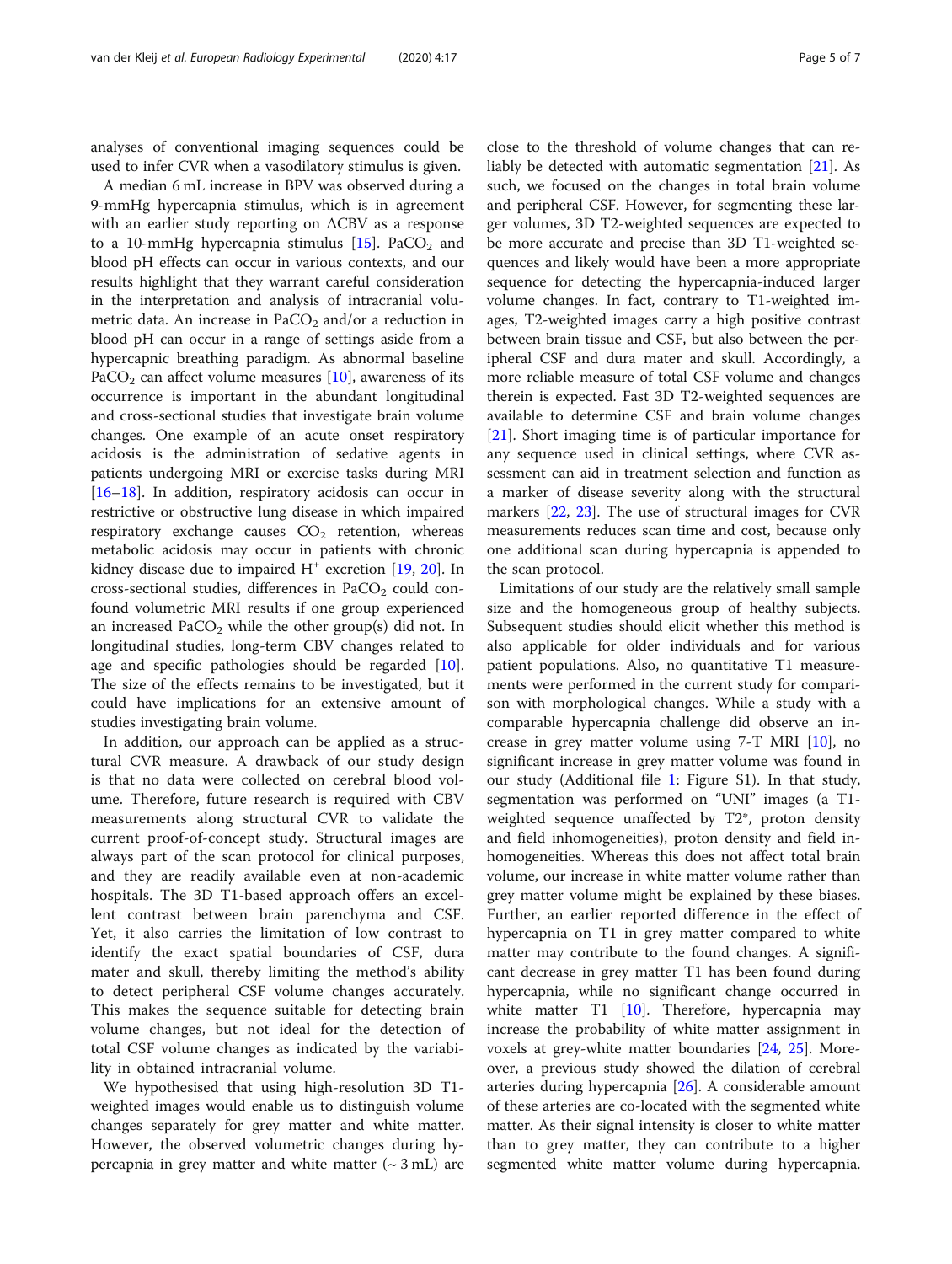<span id="page-5-0"></span>Future studies should investigate the effect of baseline hemodynamic characteristics on brain volume assessments to ensure that they do not confound brain volumetric studies.

In conclusion, we showed that arterial  $CO<sub>2</sub>$  pressure changes during hypercapnia are associated with changes in BPV and CSF volume in accordance with the Monro-Kellie hypothesis. The found volume changes highlight the relevance of accounting for hemodynamic parameters when interpreting volumetric MRI studies. The proposed volumetric approach to measure CVR may offer a new marker of intracranial tissue reactivity.

#### Supplementary information

Supplementary information accompanies this paper at [https://doi.org/10.](https://doi.org/10.1186/s41747-020-0144-z) [1186/s41747-020-0144-z](https://doi.org/10.1186/s41747-020-0144-z).

**Additional file 1: Figure S1.** Hypercapnia challenge (EtCO<sub>2</sub> on y-axis) and timing of 3DT1-weighted sequence acquisition for Subject 7.

#### Abbreviations

CBF: Cerebral blood flow; CBV: Cerebral blood volume; CSF: Cerebrospinal fluid; CVR: Cerebrovascular reactivity; EtCO<sub>2</sub>: End-tidal CO<sub>2</sub>; EtO<sub>2</sub>: End-tidal O<sub>2</sub>; HC: Normoxic hypercapnia; IQR: Interquartile range; MPRAGE: Magnetisationprepared rapid gradient-echo; NC: Normoxic normocapnia; PaCO<sub>2</sub>: Partial arterial pressure of  $CO<sub>2</sub>$ 

#### Authors' contributions

Conceptualisation was done by JCWS and JDB. Data analysis was done by JCWS, JDB, and LAVDK. Visualisation was done by LAVDK. Supervision was done by JBDV, JCWS, and JH. Writing of the original draft was done by LAVDK, JCWS, JBDV, JDB, and JH. Writing of the review was done by LAVDK and JCWS. Funding acquisition was done by JH. All authors read and approved the final manuscript.

#### Funding

The research of Jeroen Hendrikse has received funding from the European Research Council under the European Union's Horizon 2020 Programme (H2020)/ERC grant agreement 637024 (HEARTOFSTROKE) and H2020 grant agreement 666881, SVDs@target.

#### Availability of data and materials

The datasets used and/or analysed during the current study are available from the corresponding author on reasonable request.

#### Ethics approval and consent to participate

The study was approved by the Medical Ethical Committee of the University Medical Center Utrecht under protocol number NL39070.041.11. All participants provided written informed consent.

## Consent for publication

Not applicable.

#### Competing interests

The authors declare that they have no competing interests.

### Author details

<sup>1</sup>Department of Radiology, University Medical Center Utrecht, Utrecht University, Heidelberglaan 100, 3508 GA Utrecht, The Netherlands. <sup>2</sup>National Institute of Neurological Disorders and Stroke, National Institutes of Health, Bethesda, MD, USA.<sup>3</sup> Department of Radiology, Leiden University Medical Center, Leiden, The Netherlands. <sup>4</sup>Spinoza Center for Neuroimaging, Amsterdam, The Netherlands.

Received: 7 May 2019 Accepted: 23 January 2020 Published online: 09 March 2020

#### References

- 1. Yoon S, Zuccarello M, Rapoport R (2012) pCO<sub>2</sub> and pH regulation of cerebral blood flow. Front Physiol 3:365. <https://doi.org/10.3389/fphys.2012.00365>
- 2. Willie CK, Tzeng YC, Fisher JA, Ainslie PN (2014) Integrative regulation of human brain blood flow. J Physiol 592:841–859. [https://doi.org/10.1113/](https://doi.org/10.1113/jphysiol.2013.268953) [jphysiol.2013.268953](https://doi.org/10.1113/jphysiol.2013.268953)
- 3. Meng L, Gelb AW (2015) Regulation of cerebral autoregulation by carbon dioxide. Anesthesiology 122:196–205. <https://doi.org/10.1097/ALN.0000000000000506>
- 4. Burrows G (1846) On disorders of the cerebral circulation and on the connection between affections of the brain and diseases of the heart. Longman, Brown, Green and Longmans, London
- 5. Wåhlin A, Ambarki K, Hauksson J, Birgander R, Malm J, Eklund A (2012) Phase contrast MRI quantification of pulsatile volumes of brain arteries, veins, and cerebrospinal fluids compartments: repeatability and physiological interactions. J Magn Reson Imaging 35:1055–1062. <https://doi.org/10.1002/jmri.23527>
- 6. Balédent O (2014) Imaging of the cerebrospinal fluid circulation. In: Rigamonti D (ed) Adult Hydrocephalus. Cambridge University Press, Cambridge, pp 121–138
- 7. Piechnik SK, Evans J, Bary LH, Wise RG, Jezzard P (2009) Functional changes in CSF volume estimated using measurement of water T2 relaxation. Magn Reson Med 61:579–586. <https://doi.org/10.1002/mrm.21897>
- 8. Lu H, Clingman C, Golay X, van Zijl PCM (2004) Determining the longitudinal relaxation time (T1) of blood at 3.0 Tesla. Magn Reson Med 52: 679–682. <https://doi.org/10.1002/mrm.20178>
- 9. Wright PJ, Mougin OE, Totman JJ et al (2008) Water proton T1 measurements in brain tissue at 7, 3, and 1.5 T using IR-EPI, IR-TSE, and MPRAGE: results and optimization. MAGMA 21:121. <https://doi.org/10.1007/s10334-008-0104-8>
- 10. Tardif CL, Steele CJ, Lampe L et al (2017) Investigation of the confounding effects of vasculature and metabolism on computational anatomy studies. Neuroimage 149:233–243. <https://doi.org/10.1016/j.neuroimage.2017.01.025>
- 11. Slessarev M, Han J, Mardimae A et al (2007) Prospective targeting and control of end-tidal CO2 and O2 concentrations. J Physiol 581:1207–1219. <https://doi.org/10.1113/jphysiol.2007.129395>
- 12. Ashburner J (2009) Computational anatomy with the SPM software. Magn Reson Imaging 27:1163–1174. <https://doi.org/10.1016/j.mri.2009.01.006>
- 13. Mendrik AM, Vincken KL, Kuijf HJ et al (2015) MRBrainS challenge: online evaluation framework for brain image segmentation in 3T MRI scans. Comput Intell Neurosci 2015:813696. <https://doi.org/10.1155/2015/813696>
- 14. R Core Team (2017) R: a language and environment for statistical computing. R foundation for statistical computing. Vienna, Austria. Available via [\(https://](https://www.r-project.org/) [www.r-project.org/](https://www.r-project.org/))
- 15. Alderliesten T, De Vis JB, Lemmers PMA et al (2014) Simultaneous quantitative assessment of cerebral physiology using respiratory-calibrated MRI and near-infrared spectroscopy in healthy adults. Neuroimage 85:255– 263. <https://doi.org/10.1016/j.neuroimage.2013.07.015>
- 16. Ellison RG, Ellison LT, Hamilton WF (1955) Analysis of respiratory acidosis during anesthesia. Ann Surg 141:375–382. [https://doi.org/10.1097/00000658-](https://doi.org/10.1097/00000658-195503000-00013) [195503000-00013](https://doi.org/10.1097/00000658-195503000-00013)
- 17. Clement P, Mutsaerts HJ, Václavů L et al (2018) Variability of physiological brain perfusion in healthy subjects – a systematic review of modifiers. Considerations for multi-center ASL studies. J Cereb Blood Flow Metab 38: 1418–1437. <https://doi.org/10.1177/0271678X17702156>
- 18. Querido JS, Sheel AW (2007) Regulation of cerebral blood flow during exercise. Sports Med 37:765–782. <https://doi.org/10.2165/00007256-200737090-00002>
- 19. Bruno CM, Valenti M (2012) Acid-base disorders in patients with chronic obstructive pulmonary disease: a pathophysiological review. J Biomed Biotechnol 2012:8. <https://doi.org/10.1155/2012/915150>
- 20. Chen W, Abramowitz MK (2014) Metabolic acidosis and the progression of chronic kidney disease. BMC Nephrol 15:55. <https://doi.org/10.1186/1471-2369-15-55>
- 21. van der Kleij LA, de Bresser J, Hendrikse J, Siero JCW, Petersen ET, De Vis JB (2018) Fast CSF MRI for brain segmentation: cross-validation by comparison with 3D T1-based brain segmentation methods. PLoS One 13:e0196119. <https://doi.org/10.1371/journal.pone.0196119>
- 22. Silvestrini M, Pasqualetti P, Baruffaldi R et al (2006) Cerebrovascular reactivity and cognitive decline in patients with Alzheimer disease. Stroke 37:1010– 1015. <https://doi.org/10.1161/01.STR.0000206439.62025.97>
- 23. Low SW, Teo K, Lwin S et al (2015) Improvement in cerebral hemodynamic parameters and outcomes after superficial temporal artery-middle cerebral artery bypass in patients with severe stenoocclusive disease of the